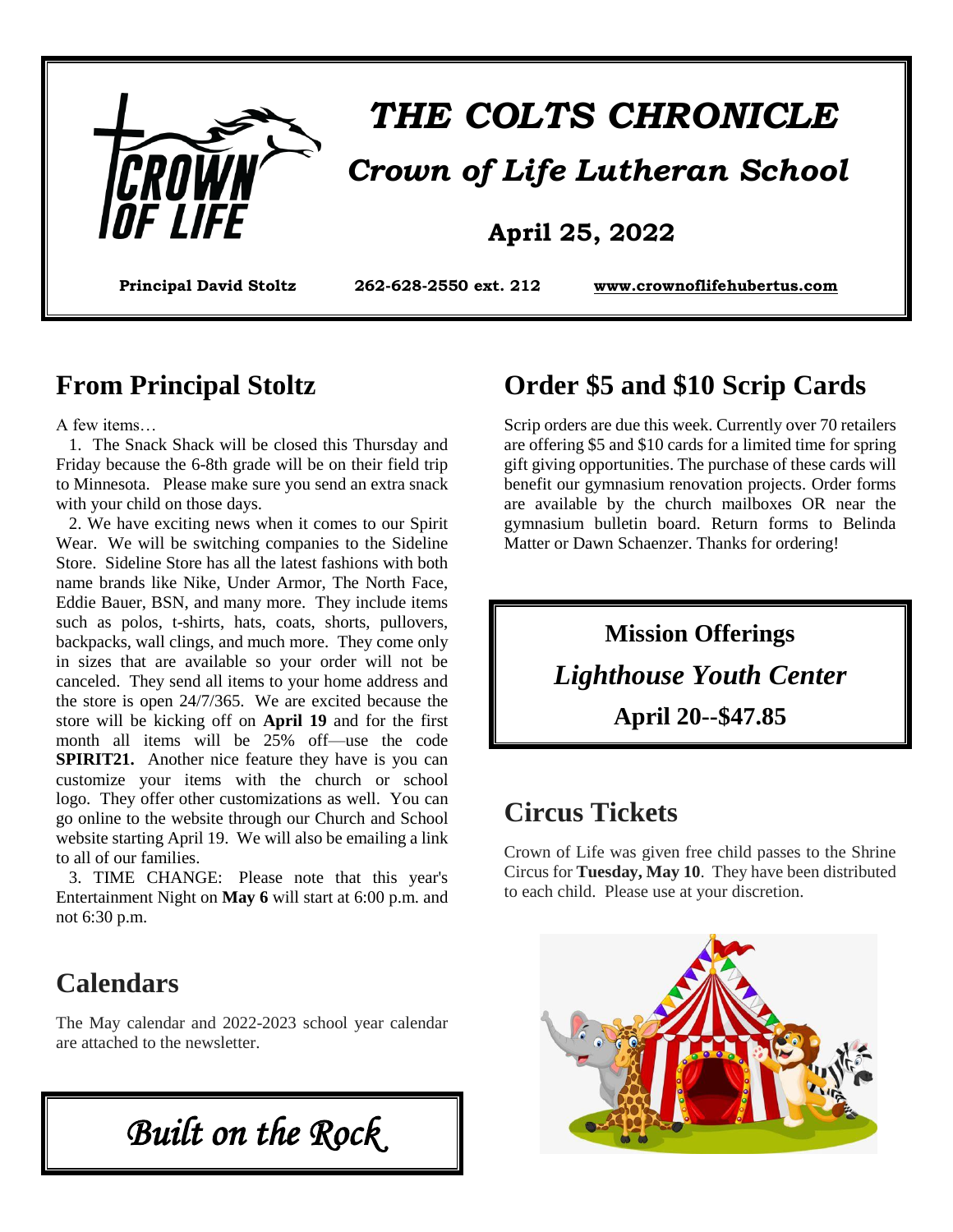### **KML Elementary Band**

The Elementary School Band Program offered by Kettle Moraine Lutheran High School has begun online registration for the 2022-2023 school year. Parents and current fourth through seventh grade students who wish to learn more about the program and our free summer band camps are invited to attend one of two informational sessions on **Sunday, May 1**, at 2:00 p.m. and **Tuesday, May 3,** at 7:00 p. m. in the KML Performing Arts Center Auditorium. If you would like more information you can contact Nate Amundson, the Director of Elementary School Bands, at [nate.amundson@kmlhs.org](mailto:nate.amundson@kmlhs.org) or visit [www.kmlhs.org/kmlesbands.](http://www.kmlhs.org/kmlesbands)

### **WELS Summer Band Camp**

The WELS Summer Band Camp will take place from **July 10 - 15, 2022** on the campus of Wisconsin Lutheran College for all Band students about to enter grades 6-9. The Camp is an amazing overnight camp that focuses on God's Word, fellowship, making music, and building strong, long-lasting relationships. For more information, please contact Dan Hubert at [dan.hubert@wlc.edu](mailto:dan.hubert@wlc.edu) or visit [www.welsbandcamp.com.](http://www.welsbandcamp.com/)

### **T&F is Underway!**

Our PE unit in Track and Field is a very short unit and is now underway. Outdoor instruction will take place whenever possible so students should have good athletic play shoes for outdoor play on PE days. For the  $5th - 8th$  graders the unit culminates in participation in the KML grade school T&F meet on **Wednesday, May 11**. Informational letters were given to all 5th – 8th graders last week. Please return the 2nd page of this letter asap. Additional training will take place after school from  $3:30 - 4:30$  starting today, **Monday, April 25**. Students are encouraged to attend as many after school sessions as they can. Additional coaching assistance would make these sessions more beneficial. Contact Belinda Matter with any questions, comments or concerns or if you have an interest in helping coach Track & Field this season. Happy running, throwing and jumping!

### **Track Coaches Wanted**

Additional help for the next two weeks from 3:30 – 4:30 during track & field practice would greatly benefit the program. With the numerous events available in this sport, a stations practice approach would help our athletes gain more understanding quicker. Contact Belinda Matter if you can help any day of the week. Thanks.

# **No School/Childcare Monday, May 9**

### **Scurry at the Seminary Saturday**

Join us Saturday for a fun 5k event at the Seminary in Mequon. Cost is \$20 for adults. Participation is free for 18 years and under. The event offers a ½ mile kids dash and childcare services during the 5K. Come see the beautiful grounds of the seminary and get some exercise early Saturday morning. Visit the Seminary Scurry website for more information.

## **Jump Ropes Have Arrived**

Our jump ropes from our group jump rope order have arrived. If they were meant as gifts or listed a parent's name, they will be waiting in the school office. If you are not completely satisfied with your rope, please contact Belinda Matter. Thanks for continuing the fun and fitness through rope jumping. Happy jumping!